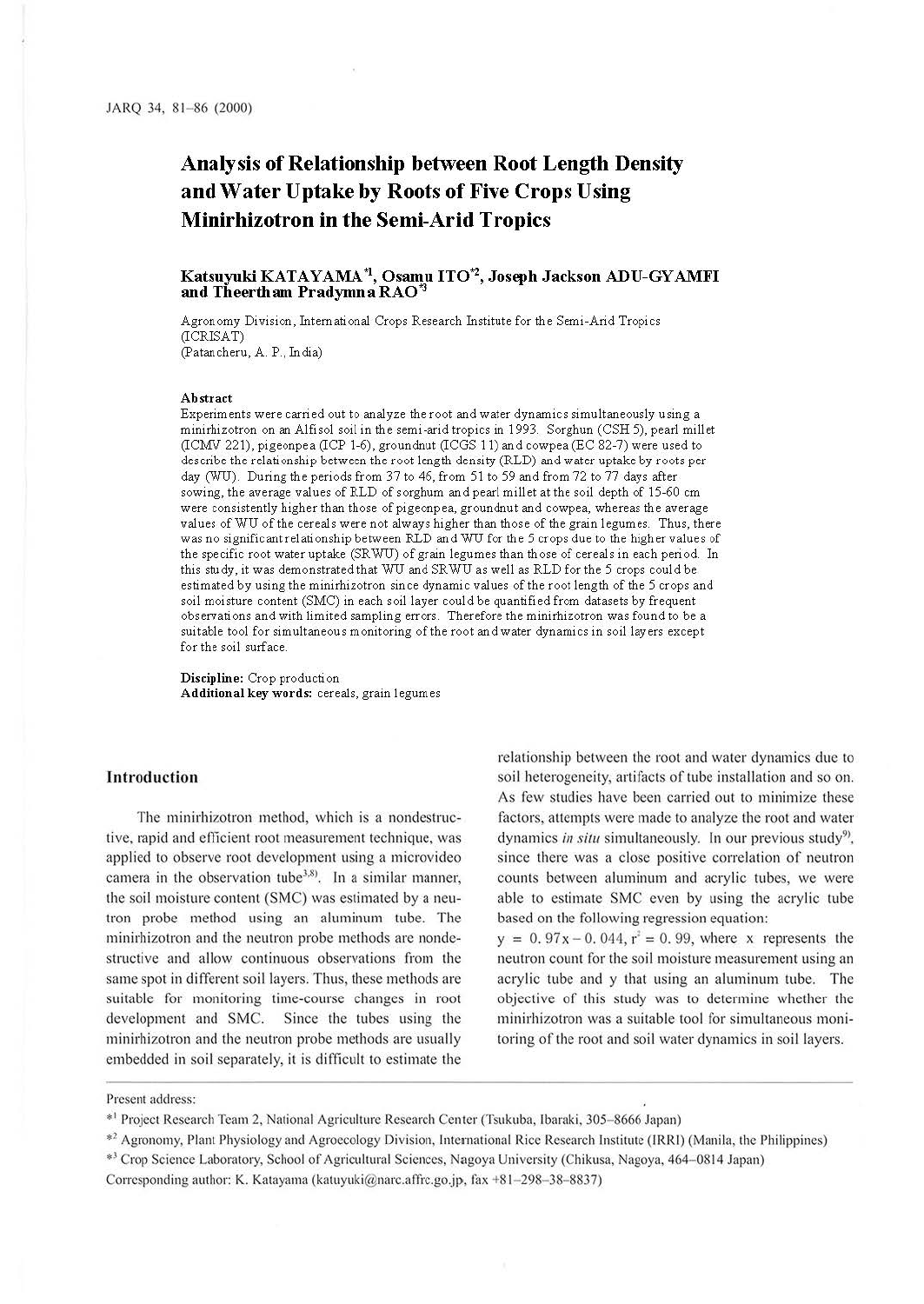## Monitor, Video tape recorder, Camera control unit, Batteries



#### **Materials and methods**

The experiment was conducted during the 1993 rainy season on an Allisol at ICRISAT Asia Center, near Hyderabad, India. The initial characteristics of the soil in the experimental area were as follows: pH, 6.78 (1:2 soil/ water ratio); inorganic N content,  $22.9 \text{ mg kg}^{-1}$  soil and NaHCO<sub>3</sub>-extractable P, 3.34 mg  $kg^{-1}$  soil. Medium duration pigeonpea (Cajanus cajan L. Millsp. cv. ICP 1-6), hybrid grain sorghum (Sorghum bicolor L. Moench cv. CSH 5), pearl millet (Pennisetum glaucum L.R.Br. cv. ICMV 221), groundnut (Arachis hypogaea L. ICGS 11) and cowpea (Vigna sinensis Endl. cv. EC 82-7), which are staple food crops in the semi-arid tropics, were sown on broad beds on 25 June 1993. Spacing for the sole crops was as follows: for pigeonpea,  $75 \times 20$  cm; sorghum, 50  $\times$  15 cm; pearl millet, 50  $\times$  15 cm; groundnut, 37.5  $\times$  10 cm and cowpea,  $50 \times 10$  cm. All the plots received a uniform basal application of 25 kg N ha<sup>-1</sup> as urea and 20 kg  $P_2O_5$  ha<sup>-1</sup> as single superphosphate prior to sowing, which were incorporated into the soil up to 20 cm by disc plowing before sowing. The experimental layout consisted of a randomized complete block design with 3 replications. The size of each plot was  $6 \times 12$  m, consisting of 12 broad beds with a 90 cm width. Heading of pearl millet and sorghum occurred at 51 and 78 days after sowing (DAS) and flowering of groundnut, cowpea and pigeonpea occurred at 30, 51 and 142 DAS, respectively. The crops were harvested at maturity, 85 DAS for pearl millet and cowpea, 114 DAS for groundnut and sorghum and

209 DAS for pigeonpca.

Root length of the crops was measured by the minirhizotron method (CIRCON MV9011 agriculture system with MV9390 color CCD microvideo camera) at 31, 46, 60, 74, 84, 105, 143 and 169 DAS. The transparent plastic minirhizotron tubes (58 mm in diameter and  $100$  cm in length) were installed at a  $45^\circ$  angle between rows of each crop before sowing (Fig. I). This experiment was carried out in an Allisol with a hardpan layer below 60 cm. Root length at 15 cm intervals up to 60 cm depth was calculated from the number of roots observed on a video display<sup>15</sup>. Soil moisture was measured with a soil moisture meter (Model 3332, Troxler Electronic Laboratories Inc., N.C., USA) at 15 cm intervals up to 60 cm depth except at the soil surface using the same transparent acrylic tube as in the minirhizotron method at 7, 23, 37, 46, 51 , *59,* 72, 77, 93, 107, I 19, 143, 157, 172 and 213 DAS. Usually, SMC ai the soil surface was measured by the gravimetric method. Thus, we analyzed seasonal changes in SMC at the depths of 15-30, 30-45 and 45- 60 cm, where consecutive data could be obtained in the same spot in this study. The values of SMC on a weight basis in each layer were converted to the values on a volume basis by multiplication by the bulk density for an estimation of water uptake by roots per day (WU). The values of the bulk density at the depths of 15-30, 30-45 and 45-60 cm were 1.69, 1.59 and 1.59 Mg m<sup>-3</sup>, respectively. The WU was estimated based on the volume of water extracted within the respective soil layers per day. The specific root water uptake (SRWU) referred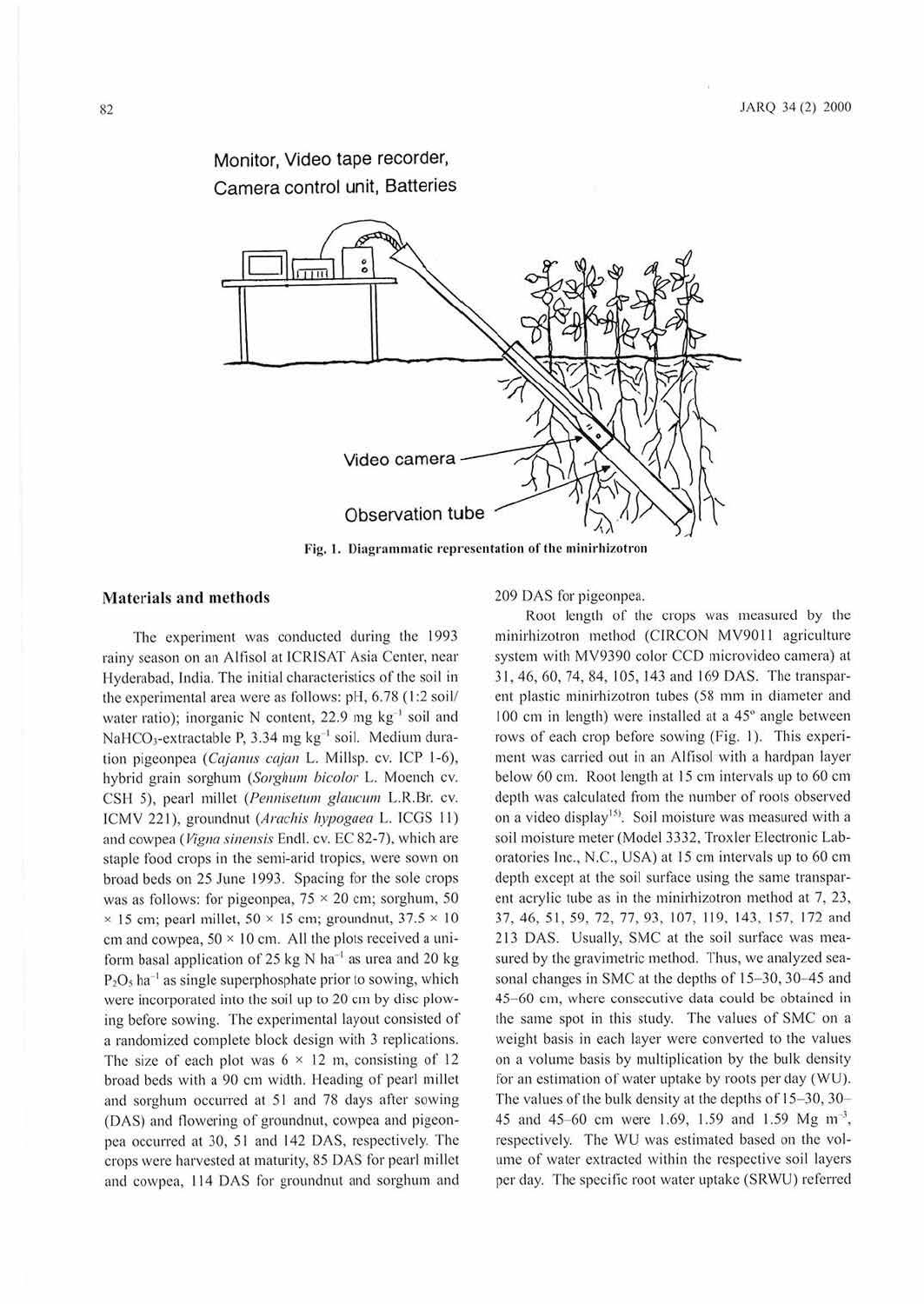

Fig. 2. Distribution of rainfall and irrigation after sowing Horizontal bars indicate periods when the water uptake by roots was measured.

to the volume of water extracted within a soil layer per unit root length per day<sup>6)</sup>.

During this study, rainfall which amounted to 695.2 mm was mainly distributed at the onset of the rainy season (June-November) (Fig. 2). Nine, 6 and 7 mm of water were used for irrigation at 79, 143 and 155 DAS, respectively.

#### **Results**

#### *I)* Seasonal changes in SMC

Seasonal changes in SMC at the soil depths of 15-30. 30-45 and 45- 60 cm determined with a minirhizotron for 5 crops are depicted in Fig. 3-a, b and c, respectively. Water flow was assumed to be one-dimensional with the increase in SMC on successive dates being attributed to rainfall and irrigation and the decrease attributed to the root uptake. Fluctuation range in SMC was lower at the soil depth of  $15-30$  cm, followed by the soil depth of  $30-$ 45 cm and the widest range in SMC was obiaincd at 1he soil depth of  $45-60$  cm during the sampling period, presumably due to the presence of a hard layer below 60 cm depth. Since a decrease in SMC on successive dates was obtained during 3 periods from 37 to 46, from 51 to 59 and from 72 to 77 DAS before the harvest of pearl millet and cowpea as shown in Fig. 3, these periods were selected to estimate the WU of the 5 crops.

## 2) Estimation of total root length (TRL), RLD, WU and *specific root water uptake (SRWU) of 5 crops using the minirhizotron*

The seasonal changes of TRL of the 5 crops are depicted in Fig. 4. The values of TRL of pearl millet and





Horizontal bars indicate periods when water uptake by roots was measured.

sorghum were higher than those of cowpea, groundnut and pigeonpea except at 31 DAS. During the periods from 37 to 46, from 51 to 59 and from 72 to 77 DAS, the average values of RLD of sorghum and pearl millet at the soil depth of 15-60 cm were consistently higher than those of pigeonpea, groundnut and cowpea, whereas the average values of WU of cereals were not always higher than those of the grain legumes (Table 1). Thus, there was no significant difference between the RLD and WU of the 5 crops in each period (Fig.  $5-a$ , b and c) due to the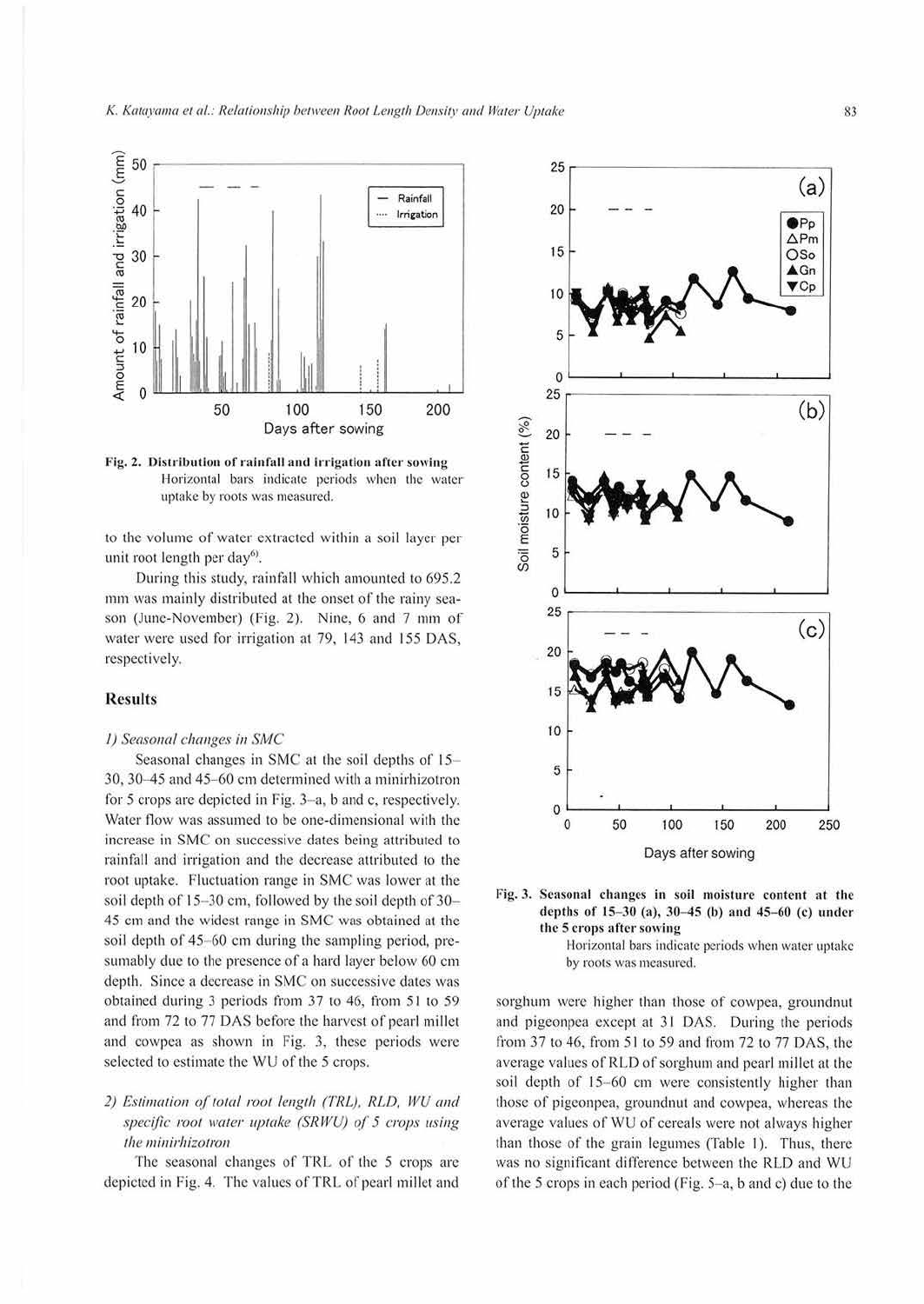

Fig. 4. Seasonal changes in total root length (TRL) of 5 crops after sowing

higher values of SRWU of grain legumes than those of cereals. The average values of SRWU for groundnut, cowpca and pigeonpea were higher than those for pearl millet and sorghum, namely 2.5 to 5.8 times higher during the period from 37 to 46 DAS. 2.4 to 8.0 times during the period from 51 to 59 DAS and 2.5 to 5.8 times during the period from 72 to 77 DAS.

#### **Discussion**

The main advantage of the minirhizotron method is the ability to monitor root growth and death throughout the growing period<sup>3,8)</sup>. On the other hand, one disadvantage is the quantitative discrepancy with the conventional destructive method in the soil surface layers<sup>1.2)</sup>. Katayama et al.<sup>10)</sup> showed that in the surface soil layers, the ratios of RLD observed using the minirhizotron compared with the monolith method were below unity, indicating that the RLD value obtained by the minirhizotron is likely to be underestimated. Underestimation at the soil surface may be due to the effects of light leaking through the top of the minirhizotron tubes above the soil surface<sup>11)</sup> and to temperature differences at the glass-soil interface<sup>7,12,15)</sup>. Katayama et al.<sup>10</sup> reported that the values of TRL of pearl millet and sorghum were significantly higher than those of cowpea, groundnut and pigeonpca when the monolith method was used due to the higher RLD values of cereals compared with grain legumes at the soil surface. Polley et al.<sup>14)</sup> reported that the root biomass of the  $C_4$  monocots is concentrated in the upper 20 cm layer of soil. Thus, it is assumed that the values ofTRL of the *5* crops shown in Fig. 4 were underestimated.

In this experiment, it was found that the WU of pearl

Table 1. Root length density (RLD), water uptake by roots per day (WU) and specific root water uptake per RLD per day (SRWU) of pigeonpea(Pp), sorghum(So), pearl millet(Pm), groundnut(Gn) and cowpea (Cp) at the soil depths of 15-30, 30-45 and 45-60 cm during the periods from 37 to 46, from 51 to 59 and from 72 to 77 days after sowing (DAS)

| Crop depth |            | 37-46 DAS        |                  |                    | 51-59 DAS |      |      | 72-77 DAS  |       |             |
|------------|------------|------------------|------------------|--------------------|-----------|------|------|------------|-------|-------------|
|            | (cm)       | RLD <sup>a</sup> | WU <sup>b)</sup> | SRWU <sup>c)</sup> | RLD       | WU   | SRWU | <b>RLD</b> | WU    | <b>SRWU</b> |
| Pp         | $15 - 30$  | 0.16             | 2.29             | 23.1               | 0.19      | 1.48 | 7.8  | 0.42       | 9.16  | 22.1        |
|            | $30 - 45$  | 0.16             | 2.79             | 27.6               | 0.19      | 0.54 | 2.8  | 0.38       | 6.95  | 18.3        |
|            | $45 - 60$  | 0.07             | 1.77             | 17.7               | 0.10      | 1.35 | 13.5 | 0.27       | 6.25  | 23.6        |
|            | <b>AVG</b> | 0.13             | 2.28             | 22.8               | 0.16      | 1.12 | 8.0  | 0.36       | 7.45  | 21.3        |
| So         | $15 - 30$  | 0.80             | 3.90             | 4.9                | 1.48      | 2.61 | 1.8  | 2.67       | 10.88 | 4.1         |
|            | $30 - 45$  | 1.03             | 3.77             | 4.0                | 2.16      | 0.92 | 0.4  | 2.43       | 8.36  | 3.4         |
|            | $45 - 60$  | 0.54             | 2.47             | 5.3                | 0.81      | 0.58 | 0.8  | 0.75       | 7.95  | 10.6        |
|            | <b>AVG</b> | 0.79             | 3.38             | 4.7                | 1.48      | 1.37 | 1.0  | 1.95       | 9.06  | 6.0         |
| Pm         | $15 - 30$  | 1.41             | 5.23             | 4.4                | 1.43      | 1.19 | 1.2  | 1.29       | 6.26  | 4.9         |
|            | $30 - 45$  | 1.62             | 4.62             | 3.2                | 1.39      | 1.19 | 1.5  | 0.97       | 5.73  | 6.0         |
|            | $45 - 60$  | 1.10             | 3.71             | 4.2                | 1.08      | 0.41 | 0.6  | 1.00       | 6.14  | 6.2         |
|            | <b>AVG</b> | 1.37             | 4.52             | 3.9                | 1.30      | 0.93 | 1.1  | 1.09       | 6.04  | 5.7         |
| Gn         | $15 - 30$  | 0.47             | 7.07             | 15.3               | 0.40      | 2.92 | 7.5  | 0.30       | 12.80 | 44.1        |
|            | $30 - 45$  | 0.37             | 7.10             | 20.6               | 0.30      | 2.63 | 10.7 | 0.23       | 12.52 | 55.6        |
|            | $45 - 60$  | 0.28             | 7.07             | 26.4               | 0.27      | 0.70 | 2.7  | 0.26       | 0.08  | 0.3         |
|            | <b>AVG</b> | 0.37             | 7.08             | 20.8               | 0.32      | 2.08 | 7.0  | 0.26       | 8.47  | 33.3        |
| Cp         | $15 - 30$  | 0.81             | 6.23             | 8.3                | 1.11      | 2.14 | 1.9  | 0.69       | 8.04  | 12.0        |
|            | 30 45      | 0.80             | 6.53             | 8.9                | 0.79      | 1.34 | 2.4  | 0.64       | 5.73  | 9.9         |
|            | $45 - 60$  | 0.36             | 6.24             | 18.1               | 0.27      | 0.61 | 3.4  | 0.30       | 6.46  | 22.6        |
|            | <b>AVG</b> | 0.66             | 6.33             | 11.8               | 0.72      | 1.36 | 2.6  | 0.54       | 6.74  | 14.8        |

a):  $\times$  10<sup>4</sup>mm<sup>-3</sup>. b):  $\times$  10<sup>-3</sup>m<sup>-3</sup>m<sup>3</sup>day<sup>-1</sup>. c): SRWU = WU/RLD,  $\times$  10<sup>-7</sup>m<sup>2</sup>day<sup>-1</sup>.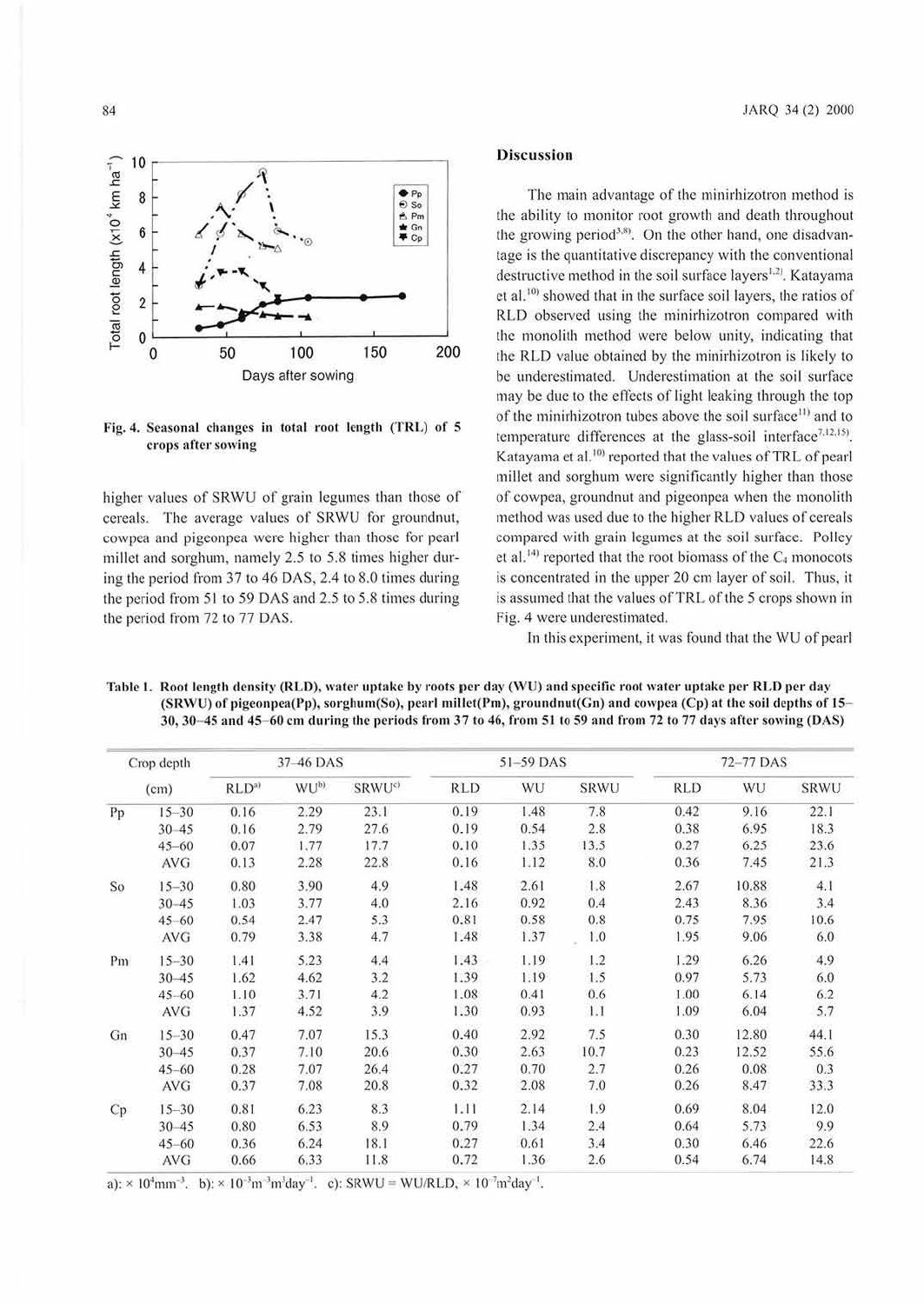

Fig. 5. Relationship between root length density and water uptake of 5 crops during the periods from 37 to 46 (a), from 51 to 59 (b) and from 72 to 77 (c) days after sowing

millet and sorghum with higher RLD values was not always greater than that of groundnut, cowpea and pigeonpea with lower RLD values due to the higher values of SRWU of grain legumes than those of cereals. Difference in stomatal conductance between C<sub>3</sub>- and C<sub>4</sub>pathway species may be partially responsible for the variation in water use<sup>4</sup>). However, the discrepancy between RLD and WU of cereals and legumes in this study was in agreement with the results obtained in cereals and legumes of C<sub>3</sub>-pathway species by Hamblin and Tennant<sup>6)</sup>. They reported that cumulative uptake water by roots for wheat from the soil profile over the period from 70 to 110 DAS was very similar to that of lupin, although the value of the TRL per unit ground area of wheat was 9 times as high as that of lupin<sup>6)</sup>. They also showed that the apparent water uptake per RLD per day was greater for lupin than wheat since lupin had large and abundant metaxylem vessels in roots, which give a much lower axial resistance of roots, compared with wheat<sup>6)</sup>. Moreover, the discrepancy between RLD and WU in monocotyledonous and dicotyledonous species consisting of maize, sorghum and sunflower, was also reported elsewhere<sup>5,13)</sup>.

In this study, it was demonstrated that WU and SRWU as well as RLD for 5 crops could be estimated using the minirhizotron since the dynamic values of the root length of the 5 crops and SMC in each soil layer could be quantified based on data-sets by frequent observations and with limited sampling errors. Therefore the minirhizotron was found to be a suitable tool for simultaneous monitoring of the root and water dynamics in soil layers except for the soil surface.

## **References**

- 1) Ball-Coelho, B. et al. (1992): Root dynamics in plant and ratoon crops of sugar cane. Plant Soil, 142, 297-305.
- $2)$ Benjamin, K. & Sinclair, T. R. (1994): Soil core and minirhizotron comparison for the determination of root length density. Plant Soil, 161, 225-232.
- $3)$ Beyrouty, C. A. et al. (1990): Root development of bermudagrass and tall fescue as affected by cutting interval and growth regulators. Plant Soil, 127, 23-30.
- Boyer, J. S. (1970): Differing sensitivity of photosynthe- $4)$ sis to low leaf water potentials in corn and soybean. Plant Physiol., 46, 236-239.
- Bremner, P. M. et al.(1986): A field comparison of sun-5) flower (*Helianthus annuus*) and sorghum (Sorghum bicolor) in a long drying cycle. Aust. J. Agric. Res., 37, 483-493.
- 6) Hamblin, A. & Tennant, D. (1987): Root length density and water uptake in cereals and grain legumes; how well are they correlated? Aust. J. Agric. Res., 38, 513-527.
- Heeraman, D. A. & Juma, N. G. (1983): A comparison of minirhizotron, core, and monolith methods for quantifying barley (Hordeum vulgare L.) and fababean (Vicia faba L.) root distribution. Plant Soil, 148, 29-41.
- 8) Heeraman, D. A. et al. (1993): A color composite technique for detecting root dynamics of barley (*Hordeum* vulgare L.) from minirhizotron images. Plant Soil, 157, 275-287.
- 9) Katayama, K. et al. (1996): Relationship between root length density and soil moisture content simultaneously measured with minirhizotron. In Crop research in Asia: Achievements and perspective, eds. Ishii, R. & Horie, T., Proc. 2nd Asian Crop Sci. Con., 690-691.
- 10) Katayama, K. et al. (1996): Root system development of component crops in intercropping. In Dynamics of roots and nitrogen in cropping systems of the semi-arid tropics. eds. Ito, O. et al., JIRCAS, Tsukuba, Japan, 199-209.
- 11) Levan, M. A. et al. (1987): Light leak effects on near-surface soybean rooting observed with minirhizotrons. In